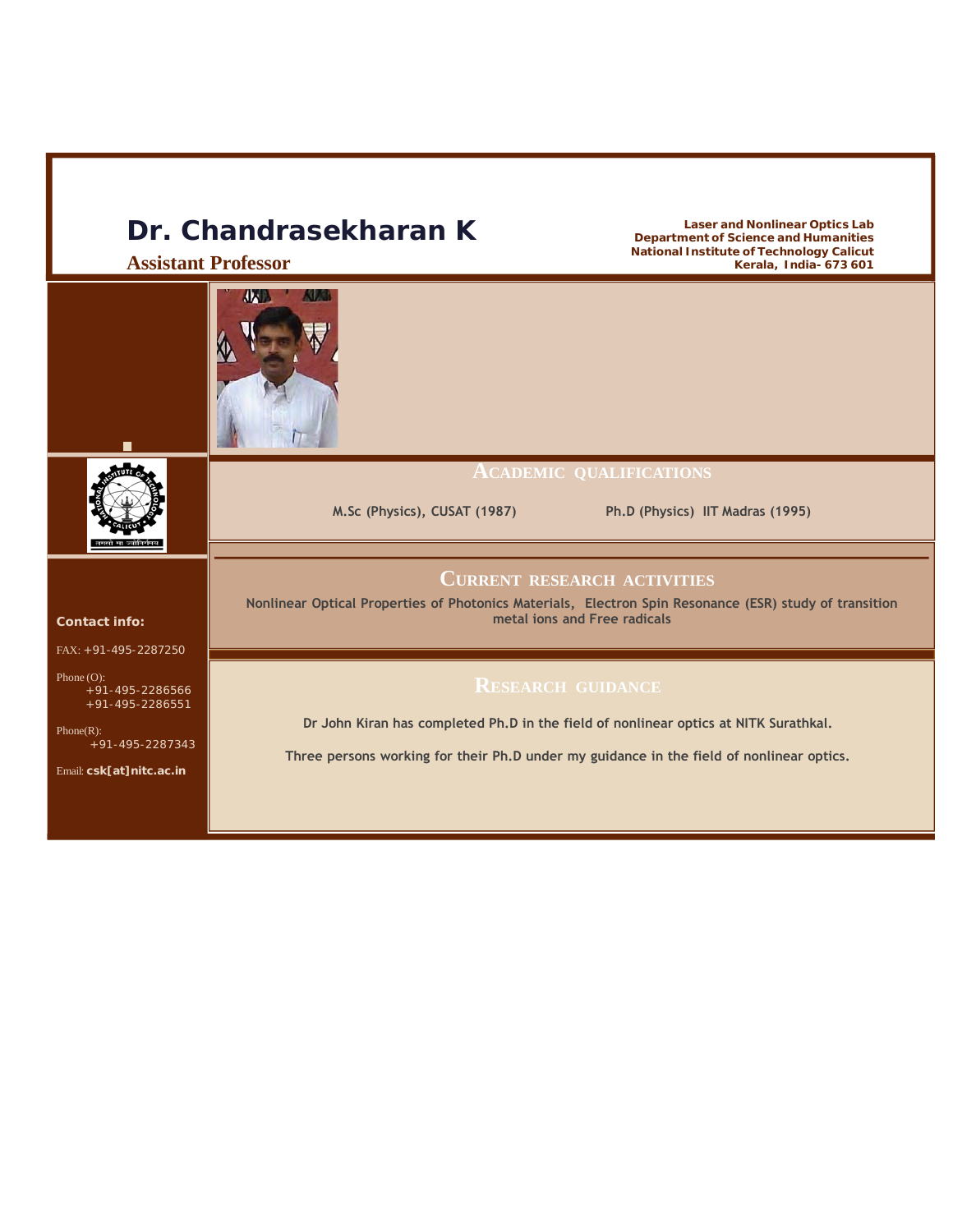# **TEACHING AND RESEARCH EXPERIENCE**

**2005 - Assistant Professor in Physics- Department of Science. and Humanities, National Institute of Technology Calicut**

**2002 – 2005 Assistant Professor in Physics- National Institute of Technology , Surathkal, Karnataka – India.**

**2000 (May-June) Visiting Scientist at RSIC, IIT Madras.**

**1995 – 2002 - Lecturer in Physics, National Institute of Technology, Surathkal, Karnataka**

**1990-1995 - Research Fellow, Department of Physics, IIT-Madras (Under Govt. India's Fellowship)**

**1987-1988 - Lecturer in Physics, Mahathma Gandhi Govt. College, Mahe.Pondichery State**



# **SPONSORED PROJECTS**

### **ONGOING**

*Linear and nonlinear optical properties of metal nano-colloids in polymers,* **DST- Govt of India - 20.40 lakhs –NIT Calicut**

*Development of Laser and Non-linear Optics laboratory in the Department of Science and Humanities* **- NITC Project Coordinator -TEQIP ( 30 Lakhs)**

### **COMPLETED**

*Optical Sensors With High-Speed Optical Limiting Materials -* **MHRD ( Govt. of India) under R & D scheme, NITK (6 lakhs)**

*Identification of New materials for Photonics applications -* **DST (Govt.of India) under Young Scientist Scheme***,* **NITK (4.05 Lakhs )**

> *Teaching and Research in the area of Material Science* **DST under FIST***-* **Co-investigator, NITK (30 Lakhs)**

**Contact info:**

FAX: +91-495-2287250

Phone (O): +91-495-2286566

+91-495-2286551

Phone(R): +91-495-2287343

Email: **csk[at]nitc.ac.in**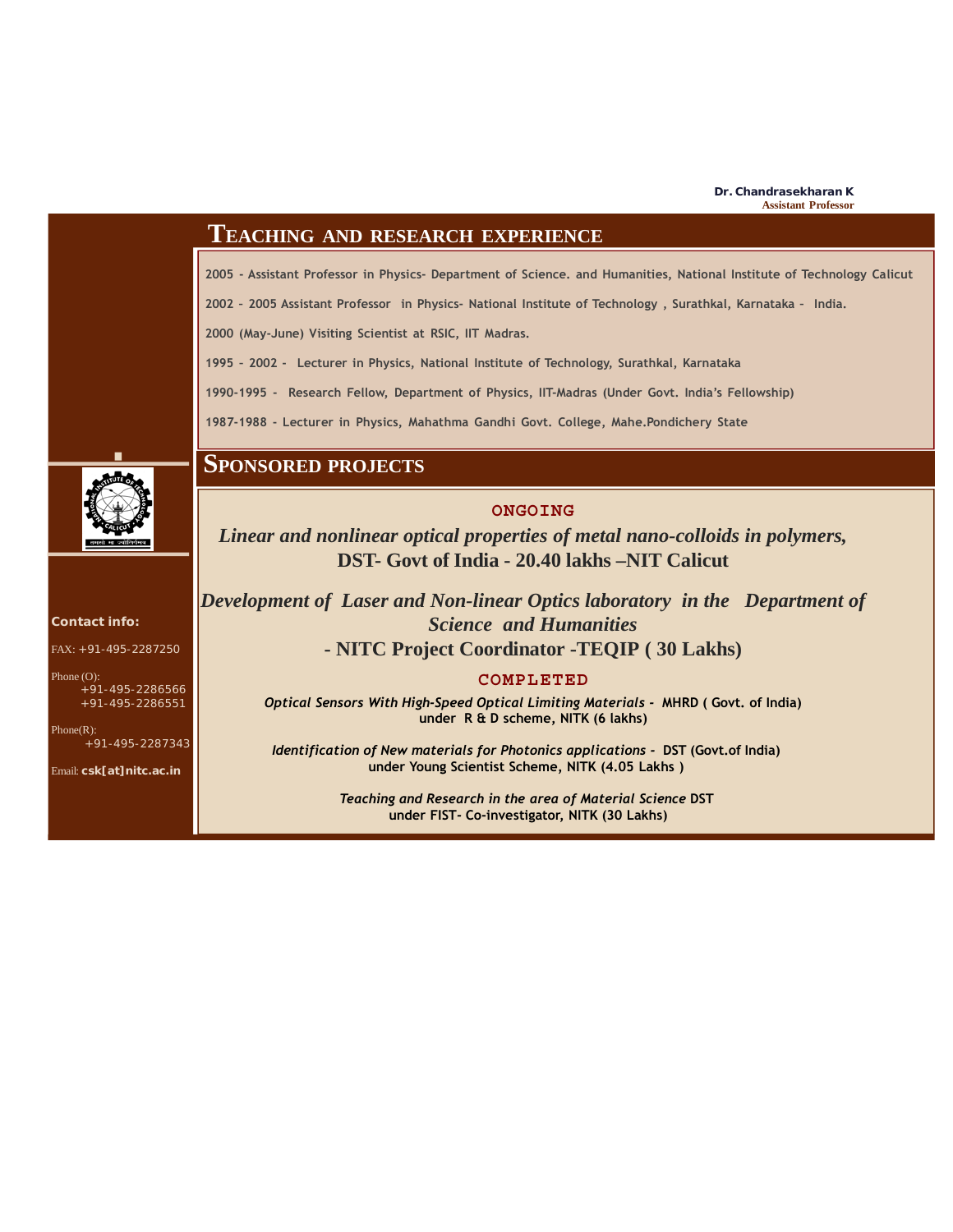# **RECENT PUBLICATIONS**

#### **Book**

**John Kiran A. K Chandrasekharan , Balakrishna Kalluraya and H.D. Shashikala Chemical Physics Research Trends (Horizons in World Physics, Volume 252) Nova Publishers, USA, 2007 (ISBN: 1-60021-554-8). [ One article: Chalcones Possible New Materials for Third-Order Nonlinear Optics , is contributed ]**

#### **Journals**

- **1.Seetharam Shettigar Chandrasekharan K, and G.Umesh "Studies on nonlinear optical parameters of bischalcone derivaties doped polymers"** *Polymer* **(2006) 47, 3565-3567**
- **2. A. John Kiran , Chandrasekharan K , Satheesh Rai Nooji , H.D. Shashikala , G. Umesh & Balakrishna Kalluraya " (3) measurements and optical limiting in dibenzylideneacetone and its derivatives."** *Chemical Physics* χ**(2006) 324, 699-704**
- **3. Udayakumar D, John Kiran A, A.Vasudeva Adhikari, Chandrasekharan K, G. Umesh & H.D Shashikala . "Third Order Nonlinear Optical Studies of Newly Synthesized Polyoxadiazoles Containing 3,4-dialkoxythiophenes using Z-scan and Degenerate Four Wave Mixing Methods"** *Chemical Physics***. (2006) 331 125-130**
- **4. John Kiran A, Udayakumar D, Chandrasekharan K , A.V. Adhikari, H.D. Shashikala "Z-scan and Degenerate Four Wave Mixing studies on newly synthesized copolymers containing alternating substituted thiophene and 1,3,4-oxadiazole units" J of Physics B At.Mol.Opt.Physics (2006) 39 3747-3756**
- **5. H J Ravindra. A.John Kiran, Chandrasekharan K,H.D Shashikala& S.M Dharmaprakash "Third order nonlinear optical properties and optical limiting in donor/acceptor substituted 4`-methoxy chalcone derivatives" Applied Physics B Laser and Optics (2007), 88, 105-110**
- **6. Seetharam Shettigar; G. Umesh; K.Chandrasekharan; Balakrishna Kalluraya "Third order nonlinear optical properties and two photon absorption in newly synthesized phenyl sydnone doped polymer"** *Synthetic Metals* **157 (2007) 142-146**
- **7. John Kiran A , Udayakumar D., Chandrasekharan K., A.V. Ahdikari, H.D. Shashikala & Reji Philip "Nonlinear Optical Studies of a Newly Synthesized Copolymer Containing Oxadiazole and Substituted Thiophenes" Optics Communications (2007) 271 236-240**
- **8. John Kiran A., Mithun Ashok , Chandrasekharan.K , B.Shivarama Holla H.D.Shashikala, G.Umesh. "Nonlinear Optical Studies of 1-3-diaryl-propenones containing 4-methylthiophenyl moieties"** *Optics Communications* **(2007) 269 235-240**



#### **Contact info:**

 $FAX: +91-495-2287250$ 

```
Phone (O):
+91-495-2286566
+91-495-2286551
```
Phone(R): +91-495-2287343

Email: **csk[at]nitc.ac.in**